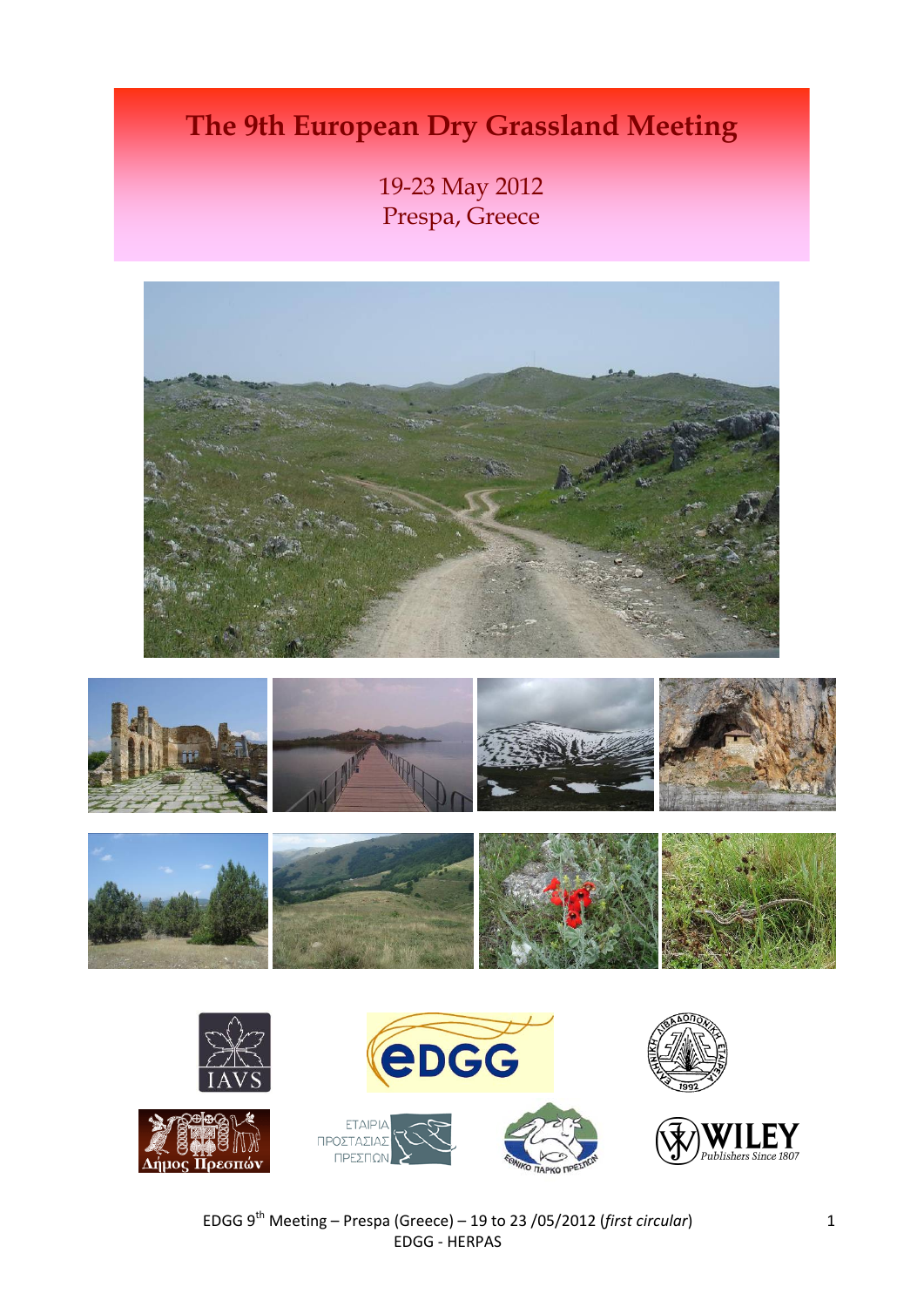# **First circular**

**Organizers:** 

- European Dry Grassland Group (EDGG) (www.edgg.org) has been established in August 2008. It is as an official group of International Association for Vegetation Science (IAVS, www.iavs.org). Its basic aims are to compile and to distribute information on research and conservation in dry grasslands beyond national borders, and to stimulate active cooperation among dry scientists NGO's and all who work with or are interested in dry grasslands.
- Hellenic Range and Pasture Society (HERPAS) (www.elet.gr) has been established in December 1992. It is a member of the European Grassland Federation (EGF, www.europeangrassland.org). Its basic aims are to broaden, disseminate and apply knowledge related to the conservation of rangelands and pastures, to promote the research and education for rangelands and pastures, and to establish partnership and cooperation with similar societies both within Greece and elsewhere.

# **Supporting organisations and institutions:**

- International Association for Vegetation Science (IAVS, www.jays.org); its original precursor was the International Phytosociological Society (IPS) which was founded in 1939. IAVS is a worldwide union of scientists and others interested in theoretical and practical studies of all aspects of vegetation. The main goals of the IAVS are to facilitate personal contacts among vegetation scientists all over the world and to promote research in all aspects of vegetation science and its applications.
- Municipality of Prespa (www.prespes.gr). It is the major state's administration unit in the area of Prespa, Greece. Recently (June of 2010), it took its current form by expanding its geographical scope to the area of Krystalopygi. The municipality has its main goal the prosperity and well being of the citizens (16 villages, 1570 inh.) who live in its state (504 km<sup>2</sup>).
- Society for the Protection of Prespa (www.spp.gr). It has been established in the area of Prespa, Greece in 1990; its members are ten (10) national and international environmental NGOs. The SPP's mission is to safeguard the natural and cultural heritage of the Prespa basin as a whole, for the benefit of all its inhabitants both today and in the future.
- Prespa National Forest Management Body (www.fdedp.gr). It has been established in the area of Prespa, Greece in 2002. Its main purpose is to protect and conserve biological diversity in the area of Prespa having always driven sustainable development and management of the region, while focus on protecting and guarding the area to information - awareness and environmental education of citizens through organizing conferences, workshops, exhibitions and general promotional activities.
- John Wiley & Sons, Inc. (http://eu.wiley.com/WileyCDA/) was founded in 1807. It aspires to be a valued and respected provider of products and services that make important contributions to advances in knowledge and understanding, a role that is essential to progress in a healthy and prosperous society. Wiley's mission is to provide must-have content and services to professionals, scientists, educators, students, lifelong learners, and consumers worldwide.

# **Main topic of the meeting: Dry Grasslands of Europe: Grazing and Ecosystem Services**

**Subtopics:** a) grazing impacts on biotic environment (impacts on plants, vegetation units, fauna, etc.), b) grazing impacts on abiotic environment (impacts on soil and water resources, desertification, climate change and dry grasslands, etc.), c) ecology and management of dry grasslands (all types of biotic interactions, succession, biodiversity, restoration and conservation of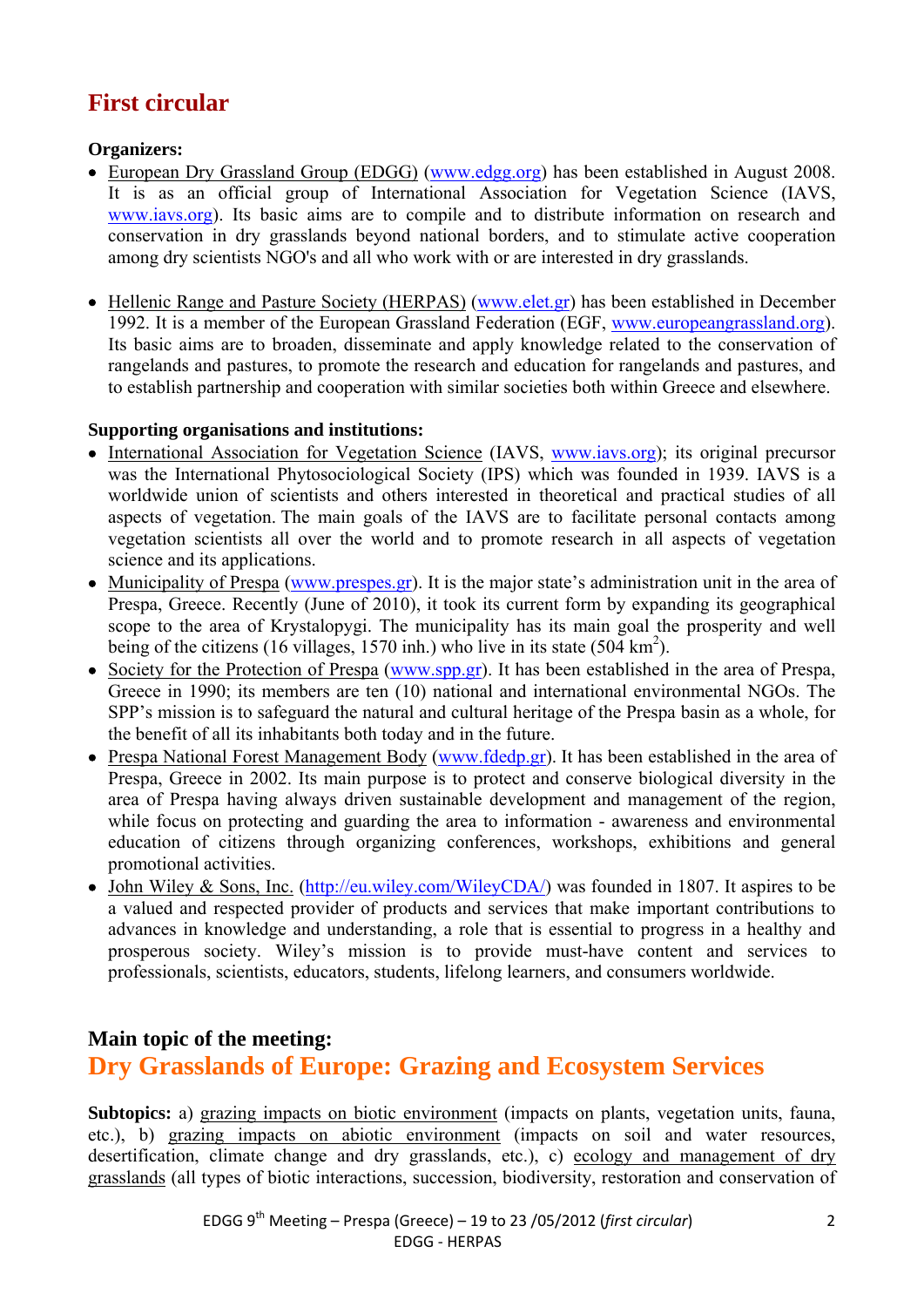dry grasslands, etc.), d) dry grasslands and rural societies (grasslands of high nature value, CAP reforms, permanent pastures, science-based policy, etc.).

All other topics related to dry grassland ecosystems are also welcome.

#### **Preliminary time schedule:**

**18.05 (***Friday***):** arrival to Prespa, registration, accommodation

**19.05 (***Saturday***):** registration, opening ceremony, lectures, poster session, HERPAS General Assembly

**20.05 (***Sunday***):** excursion to Mt. Devas, boat trip to Macro Prespa Lake, grassland party

**21.05 (***Monday***):** lectures, poster session, EDGG General Assembly

**22.05 (***Tuesday***):** excursion to Mt. Varnous, visit to Agios Achillios island, meeting with local herders **23.05 (***Wednesday***):** excursion to Mt. Sfika



**Location:** The meeting will be held in the Information Center run by the Prespa National Forest Management Body near the village of Pyli, in the area of Prespa (northwestern Greece). Prespa is located at about 200 km from Thessaloniki, 560 km from Athens, 45 km and 54 km from the cities of Florina (capital of the prefecture, 15,000 inh.) and Kastoria (20,000 inh.), respectively. The landscape is dominated by the water bodies of Macro and Micro Prespa Lakes, forming a basin of 1600 km<sup>2</sup>. The Macro Prespa Lake is divided between Albania (38.8 km<sup>2</sup> surface area), Greece  $(84.8 \text{ km}^2 \text{ surface area})$  and F.Y.R.o.M.  $(190 \text{ km}^2 \text{ surface area})$ . The Micro Prespa Lake is shared only between Greece (138 km<sup>2</sup> drainage area; 43.5 km<sup>2</sup> surface area) and Albania (51 km<sup>2</sup> drainage area; 3.9 km<sup>2</sup> surface area). They are the highest tectonic lakes in the Balkans, located at an altitude of 853 m and surrounded by the Mts. of Devas (1373 m), Sfika (1776 m) and Varnous (2334 m). The region was established as a National Park in 1974, and is the largest park in Greece covering an area of 256 km<sup>2</sup>. The Transboundary Prespa Park was established in 2000. Over 270 bird, 60 mammal, 22 reptile and amphibian species as well as a large number of fish and invertebrate species exist in Prespa. Micro Prespa Lakes hosts the most important breeding colony of Dalmatian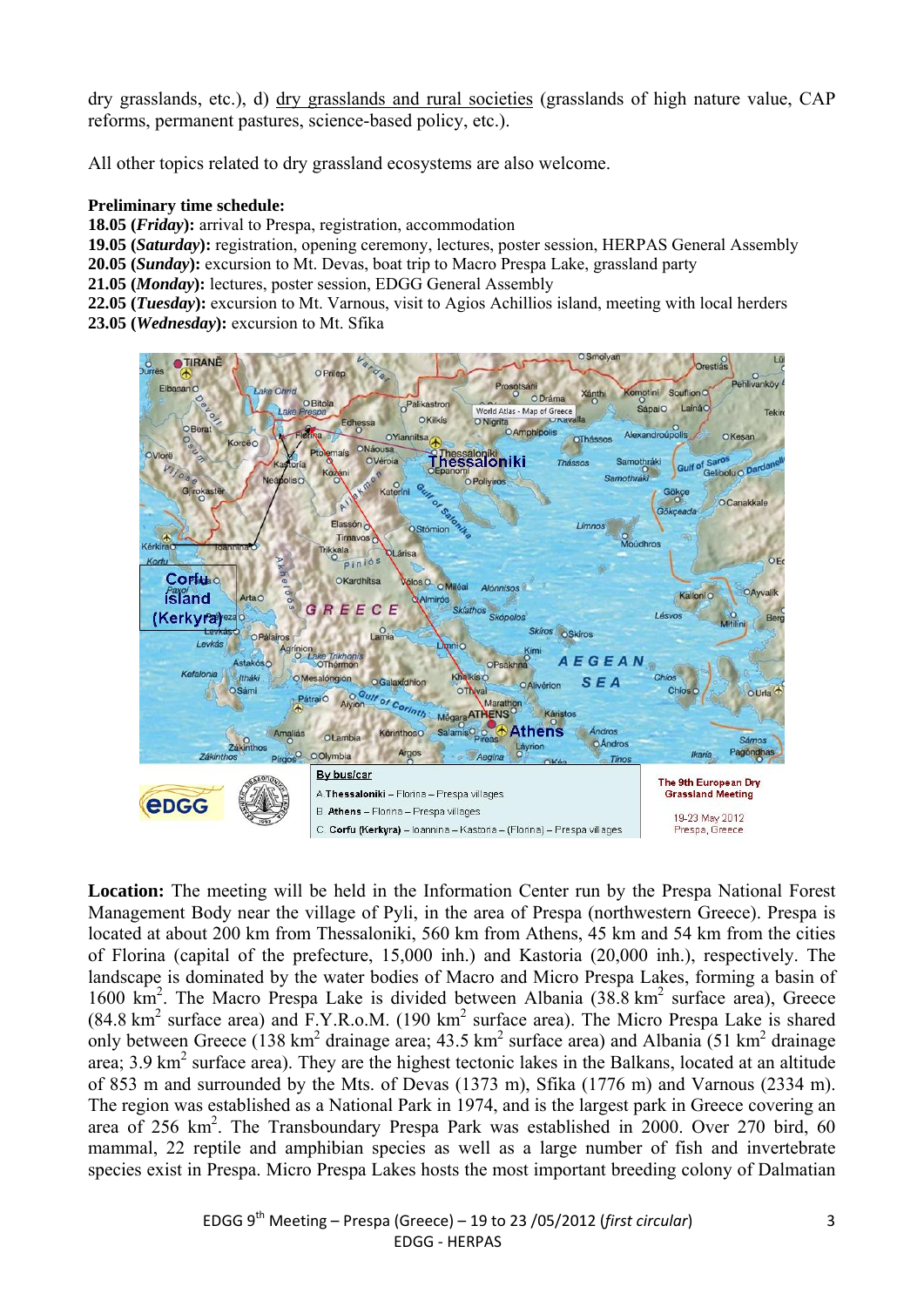Pelicans in the world (nesting with White Pelicans) and other rare birds such as Herons and Pygmy Cormorants, a fact that makes this area one of the most important wetlands in Europe.



Due to intensively changing topography, the determining role of the water bodies, and the petrographic combination (a limestone-dominated western sector, a granite-dominated eastern sector), several vegetation types alternate, thus creating a diverse mosaic-type landscape. At least 194 plant species are of global, European and national importance since they are mentioned in relevant Red Data Books or are Greek endemics. Some of them have been recorded in a few mountains, or found in their southern limit of their distribution in Europe, or are of national importance since they are restricted in the wider area of Prespa, or included in the Annexes ΙΙ and V of the Directive 92/43/ΕEC. According to the European Habitats Directive 92/43, the National Park of Prespa includes the Natura 2000 sites "*ETHNIKOS DRYMOS PRESPON (National Park of Prespa)*" *(GR 1340001)* and *"ORI VARNOUNTA (Mount Varnous") (GR 1340003)* which cover the whole of the Prespa Lakes basin in its Greek part. The first site is characterized by 25 habitat types, 14 of them being habitat types of the Natura 2000 network, with 4 of them being priority habitat types (\*6210 *Semi-natural dry grasslands on calcareous substrates (Festuco Brometalia), \*6220 Pseudosteppe with grasses and annuals (Thero-Brachypodietea),* \*6230 *Species-rich Nardus grasslands, on siliceous substrates in mountain areas (and submountain areas, in Continental Europe*), and *\*9562* Grecian *juniper woods*). The second site is characterized by 15 habitat types of the Natura 2000 network, with 7 of them being habitat types mentioned in the Directive 92/43/EEC, while 1 is European priority habitat types (\*6230).

**Language:** English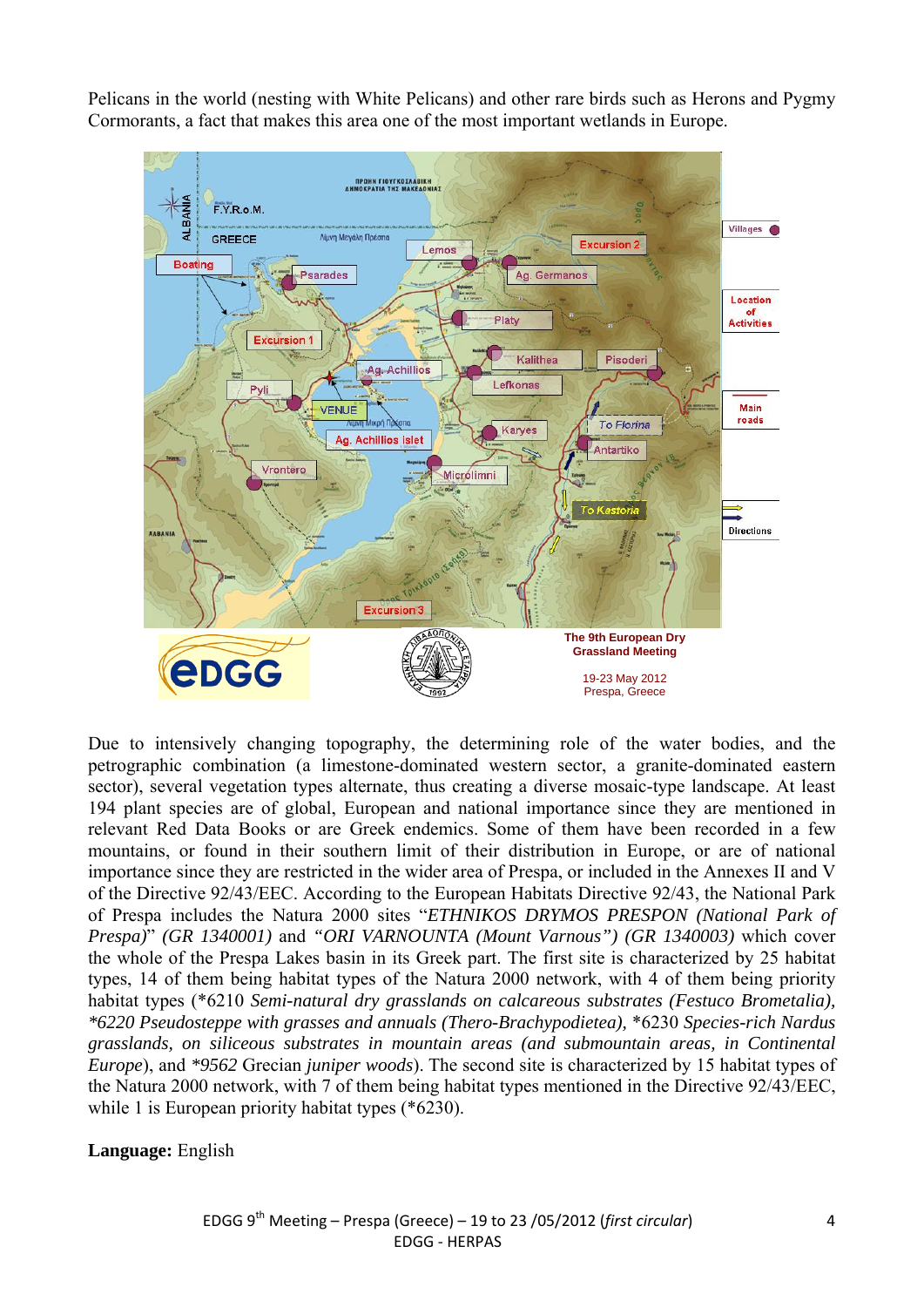**Accommodation** is available in single, double, three- or four-bed rooms, or in apartments. The approximate price is 20-30  $\epsilon$  per night per person. A list of available hotels will be given in the second circular. Participants may choose between guesthouses in several villages (see map). Small busses, free of charge, will be available to carry participants from and to the Meeting Center on specific hours according to the meeting programme and the needs of participants.

**Conference publications:** All participants will receive a book of abstract, which will be also published online on the EDGG homepage.

**IMPORTANT: Depending on the quality of the submitted full papers and the positive opinion of the writers, the HERPAS intends to publish a book (in English) with selected contributions. The book will have the title of the meeting. Detailed information concerning the full paper submission will be provided in the second circular.** 

Based on the number, quality and topics of the submitted abstracts, the Local Organising Committee together with EDGG might organise Special Features in international journals as in previous years. Potential target journals are *Plant Biosystems*, *Biodiversity & Conservation*, *Journal for Nature Conservation*, *Journal of Biological Research*, or *Tuexenia*. If you are interested in contributing to such a Special Feature or if you have suggestions regarding journal, topic or guest editors, please contact to the Local Organising Committee.

**Prizes:** As in previous years, prizes will be given to young scientists who excellently present their researches (orally or in poster). For these purposes, young scientists (less than 35 years old) will be asked in the registration desk if they want to participate in the contest.

**Registration will be open** from  $20<sup>th</sup>$  of October at the Conference homepage: www.edgg.org/edgg\_meeting.html

# **Important dates:**

**Deadline for registration: 28 February 2012** 

**Deadline for abstract submission (to consider for publication in the Book or Special Features): 30 November 2011** 

**Deadline for abstract submission (to include only in the Book of Abstracts): 28 February 2012** 

**Fees:** A charge of  $100 \in \text{per person}$  (70  $\in$  for non-graduate, M.Sc. and Ph.D. students) will cover a) mid-session snacks and soft refreshments,

b) tickets for two lunches ( $1<sup>st</sup>$  and  $3<sup>rd</sup>$  day),

c) ticket to grassland party,

d) attendant pack (book of abstracts included),

e) boat tour from Psarades bay along the southwest coast of Lake Macro Prespa to visit Christian hermitages (sketes) from Byzantine eras,

- f) snacks and soft refreshments for the first excursion (second day of the Meeting), and
- g) the Book published from HERPAS (it will be sent as soon as it is ready)

An additional amount of 10  $\epsilon$ /day will be charged optionally for those who take part in the second  $(4<sup>th</sup>$  day) and third  $(5<sup>th</sup>$  day) excursion. The amount covers sandwiches and soft refreshments.

## **All fees will be paid in the registration desk in the first day.**

## **Contact persons:**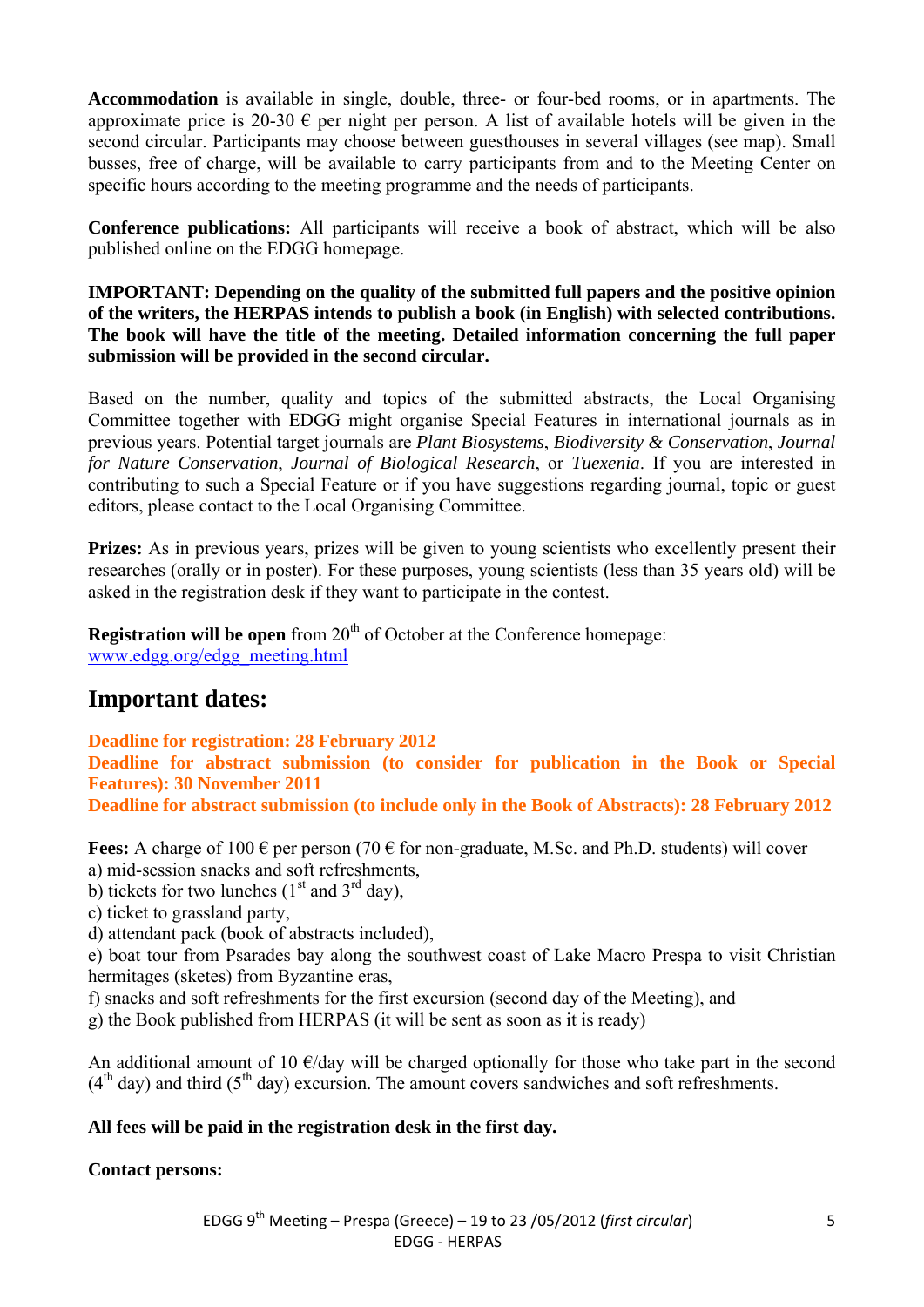**Michael Vrahnakis**, Department of Forestry and Management of Natural Environment, Technological Educational Institute of Larissa, Terma Mavromihali, GR-43100, Karditsa, Greece, mvrahnak@teilar.gr (for requests regarding scientific programme, deadlines, fees, and other organizational maters).

**Yiannis Kazoglou**, Municipality of Prespa, GR-53007, Lemos, Prespa, Greece, ykazoglou@gmail.com (for requests regarding accommodation and other specific information concerning Prespa).

### **Excursion 1: The species-rich Mt. Devas**

Although Devas is a mountain of relatively low altitude (1373 m), compared to the other mountains of the area, it preservers remarkable floristic diversity, mostly due to its limestone parent material. There are over 500 plant species; among them you may find important species like *Phelypaea boissieri*, *Lilium chalcedonicum*, *L. candidum*, *Cynoglottis barrelieri* ssp. *serpentinicola*. Together with this extra-ordinary floristic diversity (1/7 of the total Greek flora) there are several vegetation units with dominant the one of *Juniperus excelsa* and *J. foetidissima* woodlands. Several vegetation gaps appeared inside the juniper and oak (mainly *Quercus trojana*) forests and shrublands of *Buxus sempervirens*. The gaps represent dry grasslands of *Festuco-Brometea*, with an exceptionally high numbers of orchids, iris, etc. In addition, the area is characterized by the remarkable chasmophytic vegetation of rocky shores, dominated by *Campanula versicolor*.



**Excursion 2: Dry grasslands of Mt. Varnous** 

Mt Varnous is characterized by the ragged terrain, the geologic bedrock (granite), the high altitude (2000 m) and the high levels of humidity, even during summer months. Given this unusual abiotic settings for Greece, very specific floristic elements and vegetation types occur. The vegetation is characterized by extended beech and fir forests, and grasslands that are kept thanks to the intense livestock grazing activity. The grasslands of the high altitudes are dominated by *Nardus stricta*, and *Juniperus communis* ssp. *nana*, while in low elevations dwarf shrub species like *Chamaecytisus*  spp. The vegetation along to the banks of streams is characterized by vegetation units of *Mulgedio-Aconitetea*. Major threat for the grasslands of Mt. Varnous is the changing of the species of grazing animals, as sheep and goats that were the main users of the plant resources for decades are gradually replaced by cattle. There have been recorded over of 700 plant taxa in the broad area of Mt. Varnous, with some of them being quite important, like *Galanthus nivalis* (near threatened),